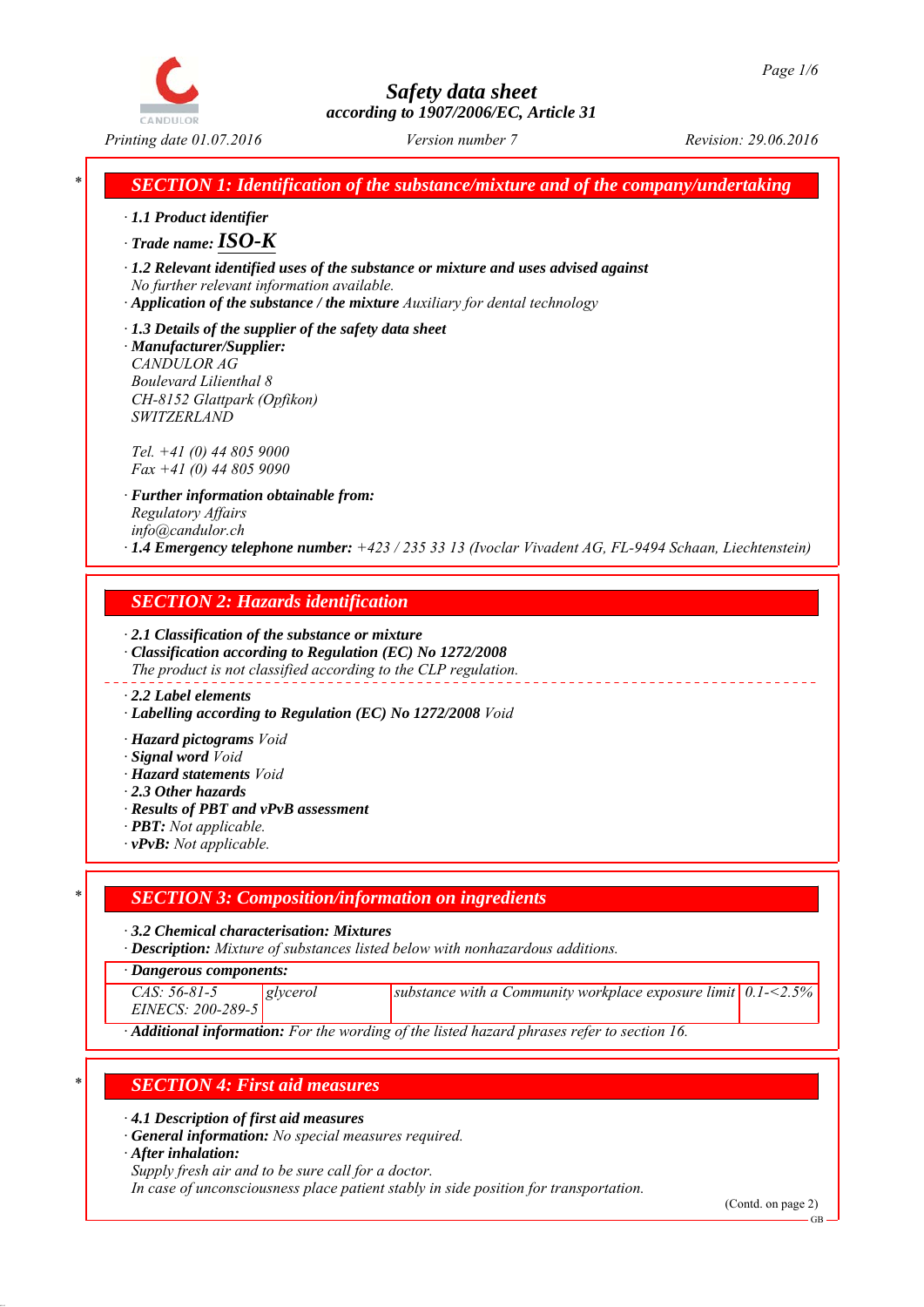*Printing date 01.07.2016 Revision: 29.06.2016 Version number 7*

## *Trade name:ISO-K*

(Contd. of page 1)

*∙ After skin contact: Rinse with water.*

*Generally the product does not irritate the skin.*

*∙ After eye contact: Rinse opened eye for several minutes under running water. Then consult a doctor.*

*∙ After swallowing:*

*Rinse out mouth and then drink plenty of water.*

*If symptoms persist consult doctor.*

*∙ 4.2 Most important symptoms and effects, both acute and delayed No further relevant information available.*

*∙ 4.3 Indication of any immediate medical attention and special treatment needed*

*No further relevant information available.*

#### *SECTION 5: Firefighting measures*

*∙ 5.1 Extinguishing media*

*∙ Suitable extinguishing agents:*

*CO2, powder or water spray. Fight larger fires with water spray or alcohol resistant foam.*

- *∙ 5.2 Special hazards arising from the substance or mixture No further relevant information available.*
- *∙ 5.3 Advice for firefighters*
- *∙ Protective equipment: No special measures required.*

### *SECTION 6: Accidental release measures*

- *∙ 6.1 Personal precautions, protective equipment and emergency procedures Not required.*
- *∙ 6.2 Environmental precautions: Do not allow to enter sewers/ surface or ground water.*

*∙ 6.3 Methods and material for containment and cleaning up:*

*Absorb with liquid-binding material (sand, diatomite, acid binders, universal binders, sawdust).*

*∙ 6.4 Reference to other sections*

*See Section 7 for information on safe handling.*

*See Section 8 for information on personal protection equipment.*

*See Section 13 for disposal information.*

## *\* SECTION 7: Handling and storage*

*∙ 7.1 Precautions for safe handling*

*Only adequately trained personnel should handle this product. For use in dentistry only.*

*∙ Information about fire - and explosion protection: No special measures required.*

*∙ 7.2 Conditions for safe storage, including any incompatibilities*

*∙ Storage:*

- *∙ Requirements to be met by storerooms and receptacles: Store only in the original receptacle.*
- *∙ Information about storage in one common storage facility: Not required.*
- *∙ Further information about storage conditions: Protect from frost.*
- *∙ 7.3 Specific end use(s) No further relevant information available.*

## *\* SECTION 8: Exposure controls/personal protection*

*∙ Additional information about design of technical facilities: No further data; see item 7.*

(Contd. on page 3)

GB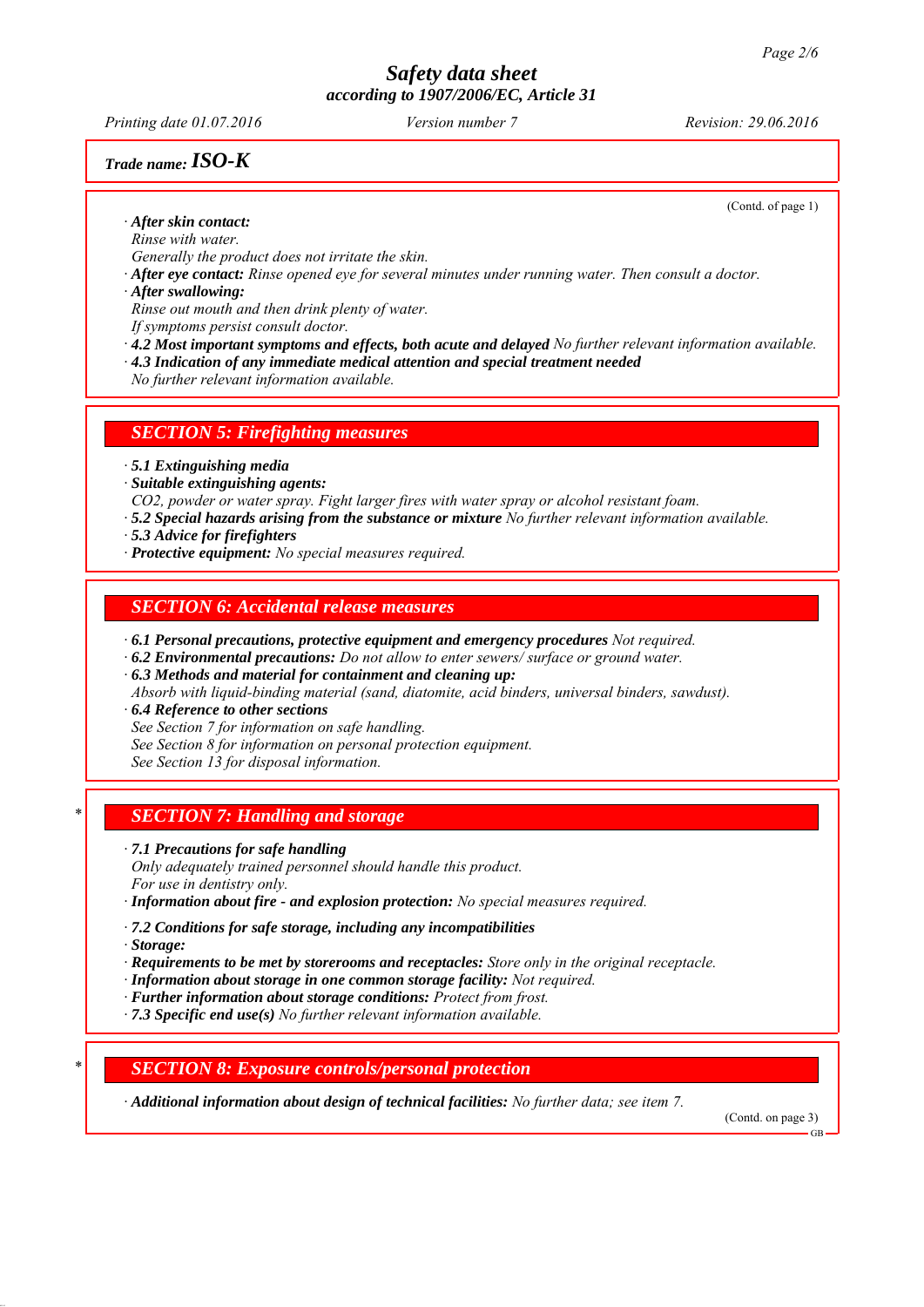*Printing date 01.07.2016 Revision: 29.06.2016 Version number 7*

*Trade name:ISO-K*

(Contd. of page 2)

GB

*∙ 8.1 Control parameters*

*∙ Ingredients with limit values that require monitoring at the workplace:*

*CAS: 56-81-5 glycerol*

*WEL Long-term value: 10 mg/m³*

*∙ Additional information: The lists valid during the making were used as basis.*

*∙ 8.2 Exposure controls*

*∙ Personal protective equipment:*

*∙ General protective and hygienic measures:*

*Usual hygienic measures for dental practice and dental laboratories. The usual precautionary measures are to be adhered to when handling chemicals.*

*Wash hands before breaks and at the end of work.*

*Keep away from foodstuffs, beverages and feed.*

*∙ Respiratory protection:*

*In case of brief exposure or low pollution use respiratory filter device. In case of intensive or longer exposure use self-contained respiratory protective device.*

*∙ Protection of hands: Not required.*

*∙ Material of gloves -* 

*∙ Penetration time of glove material -* 

*∙ Eye protection: Safety glasses*

| · 9.1 Information on basic physical and chemical properties |                                               |  |
|-------------------------------------------------------------|-----------------------------------------------|--|
| <b>General Information</b>                                  |                                               |  |
| $\cdot$ Appearance:<br>Form:                                | Fluid                                         |  |
| Colour:                                                     | According to product specification            |  |
| $\cdot$ Odour:                                              | <i><b>Odourless</b></i>                       |  |
| · Odour threshold:                                          | Not determined.                               |  |
| $\cdot$ pH-value:                                           | Not determined.                               |  |
| Change in condition                                         |                                               |  |
| <b>Melting point/Melting range:</b>                         | Undetermined.                                 |  |
| <b>Boiling point/Boiling range:</b>                         | <b>Undetermined</b>                           |  |
| · Flash point:                                              | Not applicable.                               |  |
| · Flammability (solid, gaseous):                            | Not applicable.                               |  |
| $\cdot$ Self-igniting:                                      | Product is not selfigniting.                  |  |
| · Danger of explosion:                                      | Product does not present an explosion hazard. |  |
| · Explosion limits:                                         |                                               |  |
| Lower:                                                      | Not determined.                               |  |
| Upper:                                                      | Not determined.                               |  |
| · Vapour pressure:                                          | Not determined.                               |  |
| $\cdot$ Density:                                            | Not determined.                               |  |
| $\cdot$ Relative density                                    | Not determined.                               |  |
| · Vapour density                                            | Not determined.                               |  |
| $\cdot$ Evaporation rate                                    | Not determined.                               |  |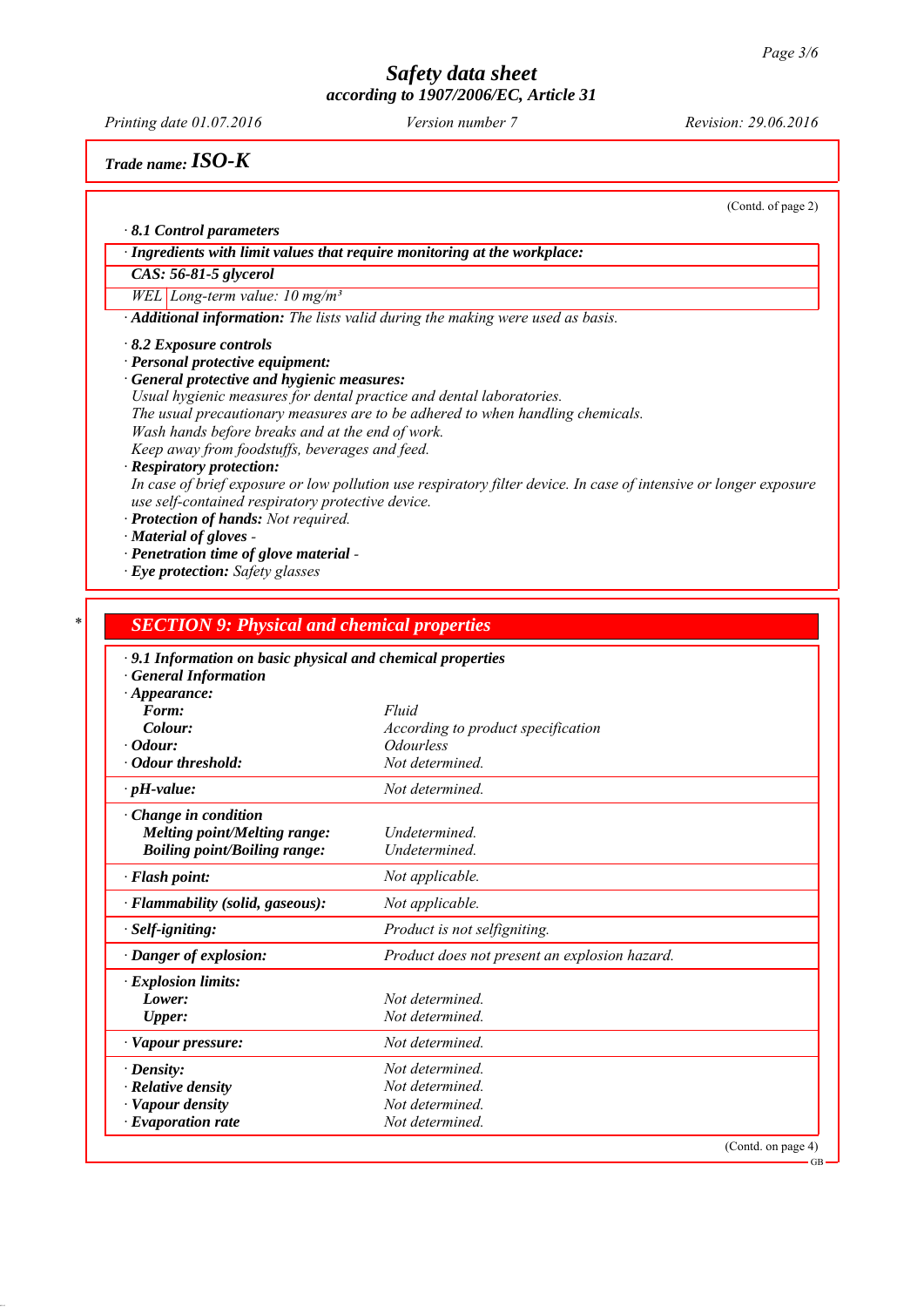*Printing date 01.07.2016 Revision: 29.06.2016 Version number 7*

(Contd. of page 3)

*Trade name:ISO-K*

*∙ Solubility in / Miscibility with*

*water: Fully miscible.*

*∙ Partition coefficient (n-octanol/water): Not determined.*

*∙ Viscosity:*

*Dynamic: Not determined. Kinematic: Not determined.*

*∙ 9.2 Other information No further relevant information available.*

## *SECTION 10: Stability and reactivity*

*∙ 10.1 Reactivity No further relevant information available.*

- *∙ 10.2 Chemical stability Stable under normal handling and storage conditions.*
- *∙ Thermal decomposition / conditions to be avoided: No decomposition if used according to specifications.*
- *∙ 10.3 Possibility of hazardous reactions No dangerous reactions known.*

*∙ 10.4 Conditions to avoid No further relevant information available.*

- *∙ 10.5 Incompatible materials: No further relevant information available.*
- *∙ 10.6 Hazardous decomposition products: None under normal conditions of storage and use.*

### *\* SECTION 11: Toxicological information*

*∙ 11.1 Information on toxicological effects*

*∙ Acute toxicity Based on available data, the classification criteria are not met.*

- *∙ Skin corrosion/irritation Based on available data, the classification criteria are not met.*
- *∙ Serious eye damage/irritation Based on available data, the classification criteria are not met.*
- *∙ Respiratory or skin sensitisation Based on available data, the classification criteria are not met.*

*∙ Additional toxicological information: No further relevant information available.*

*∙ Germ cell mutagenicity Based on available data, the classification criteria are not met.*

*∙ Carcinogenicity Based on available data, the classification criteria are not met.*

*∙ Reproductive toxicity Based on available data, the classification criteria are not met.*

- *∙ STOT-single exposure Based on available data, the classification criteria are not met.*
- *∙ STOT-repeated exposure Based on available data, the classification criteria are not met.*

*∙ Aspiration hazard Based on available data, the classification criteria are not met.*

#### *SECTION 12: Ecological information*

- *∙ 12.1 Toxicity*
- *∙ Aquatic toxicity: No further relevant information available.*
- *∙ 12.2 Persistence and degradability No further relevant information available.*
- *∙ 12.3 Bioaccumulative potential No further relevant information available.*
- *∙ 12.4 Mobility in soil No further relevant information available.*
- *∙ Additional ecological information:*
- *∙ General notes:*

*Water hazard class 1 (German Regulation) (Self-assessment): slightly hazardous for water Do not allow undiluted product or large quantities of it to reach ground water, water course or sewage system.*

- *∙ 12.5 Results of PBT and vPvB assessment*
- *∙ PBT: Not applicable.*
- *∙ vPvB: Not applicable.*

(Contd. on page 5)

GB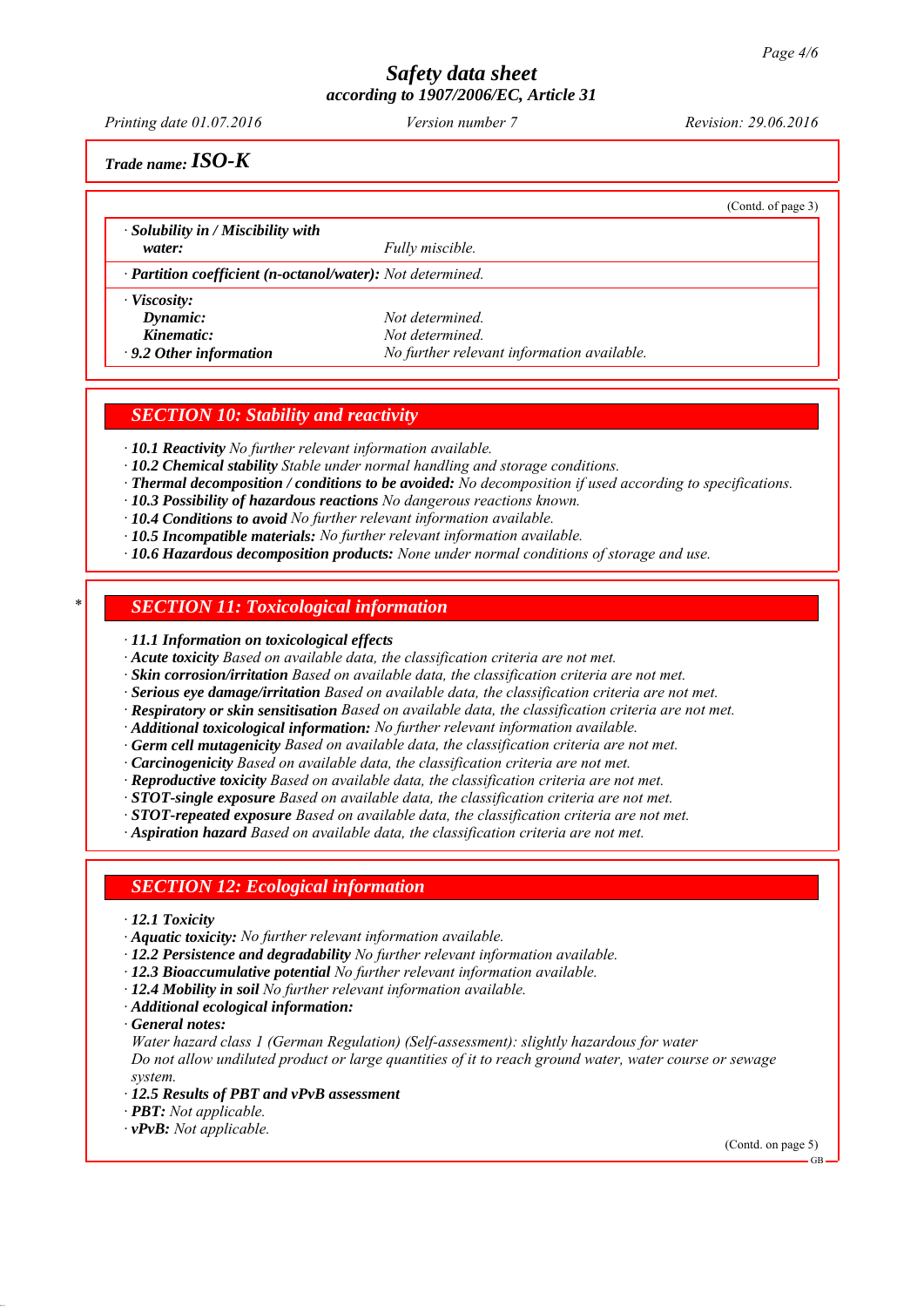*Printing date 01.07.2016 Revision: 29.06.2016 Version number 7*

(Contd. of page 4)

*Trade name:ISO-K*

*∙ 12.6 Other adverse effects No further relevant information available.*

### *\* SECTION 13: Disposal considerations*

*∙ 13.1 Waste treatment methods*

*∙ Recommendation*

*Take to an approved landfill or a waste incineration plant, under conditions approved by the local authority.*

*∙ European waste catalogue*

*18 01 06\* chemicals consisting of or containing dangerous substances*

*∙ Uncleaned packaging:*

*∙ Recommendation: Disposal must be made according to official regulations.*

| <b>SECTION 14: Transport information</b>                                                  |                                                                                   |
|-------------------------------------------------------------------------------------------|-----------------------------------------------------------------------------------|
| $\cdot$ 14.1 UN-Number<br>· ADR, RID, ADN, ADN, IMDG, IATA                                | Void                                                                              |
| $\cdot$ 14.2 UN proper shipping name<br>· ADR, RID, ADN, ADN, IMDG, IATA                  | Void                                                                              |
| $\cdot$ 14.3 Transport hazard class(es)                                                   |                                                                                   |
| · ADR, RID, ADN, ADN, IMDG, IATA<br>· Class                                               | Void                                                                              |
| · 14.4 Packing group<br>ADR, RID, ADN, IMDG, IATA                                         | Void                                                                              |
| $\cdot$ 14.5 Environmental hazards:<br>$\cdot$ Marine pollutant:                          | $N_{O}$                                                                           |
| $\cdot$ 14.6 Special precautions for user                                                 | Not applicable.                                                                   |
| $\cdot$ 14.7 Transport in bulk according to Annex II of<br><b>Marpol and the IBC Code</b> | Not applicable.                                                                   |
| · Transport/Additional information:                                                       | Product is not classified as a dangerous good for transport<br>(ADR, IMDG, IATA). |
| · UN "Model Regulation":                                                                  | Void                                                                              |

## *\* SECTION 15: Regulatory information*

*∙ 15.1 Safety, health and environmental regulations/legislation specific for the substance or mixture No further relevant information available.*

*∙ 15.2 Chemical safety assessment: A Chemical Safety Assessment has not been carried out.*

## *\* SECTION 16: Other information*

*This information is based on our present knowledge. However, this shall not constitute a guarantee for any specific product features and shall not establish a legally valid contractual relationship.*

#### *∙ Abbreviations and acronyms:*

*ADR: Accord européen sur le transport des marchandises dangereuses par Route (European Agreement concerning the International Carriage of Dangerous Goods by Road)*

*IMDG: International Maritime Code for Dangerous Goods*

(Contd. on page 6)